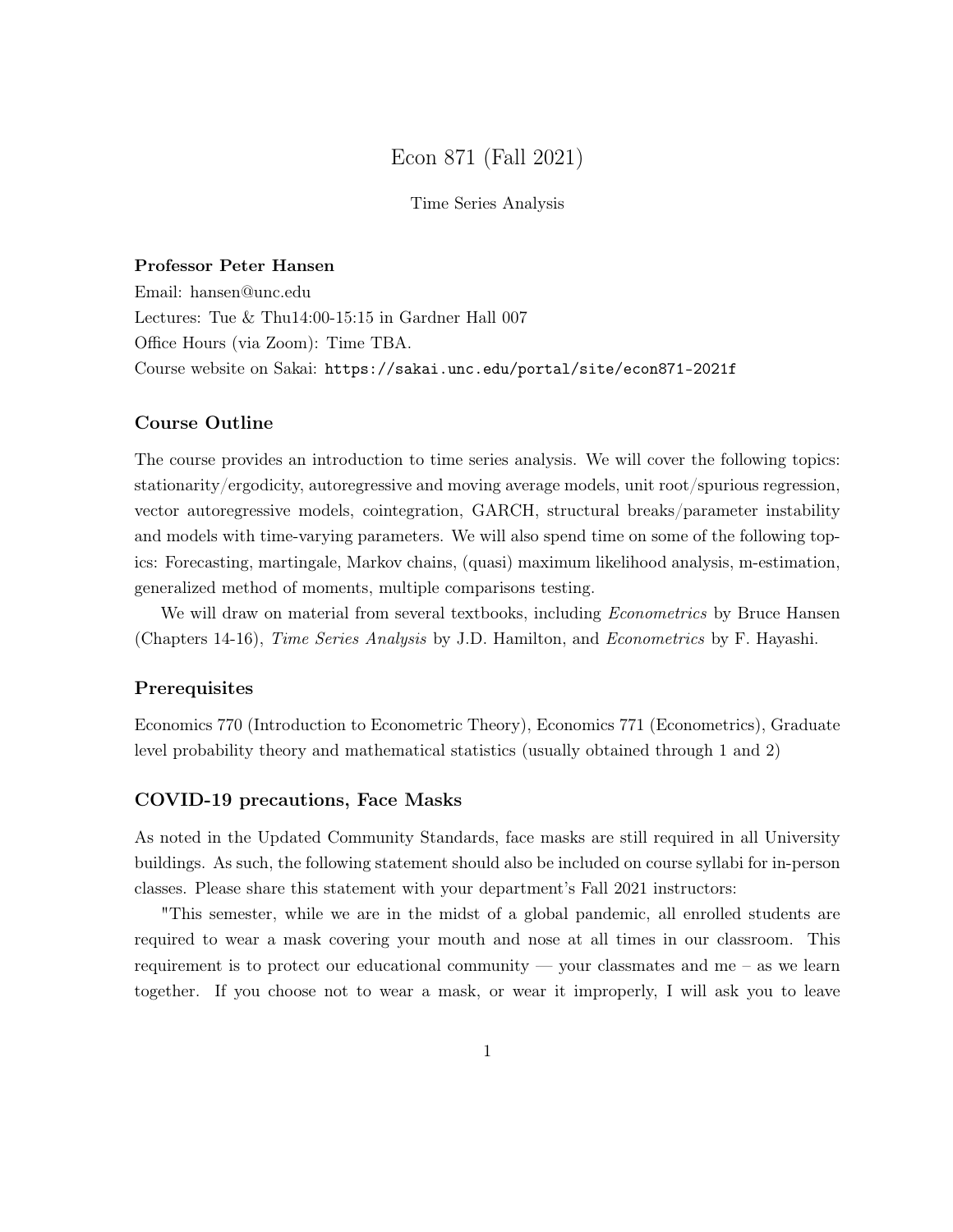immediately, and I will submit a report to the Office of Student Conduct. At that point you will be disenrolled from this course for the protection of our educational community. Students who have an authorized accommodation from Accessibility Resources and Service have an exception. For additional information, see Carolina Together."

## Problem Sets

A number of homework assignments will be given during the course. You may discuss and exchange ideas about how to solve the assignments, but each student must turn in her own work. Some assignments will require the use of computer software such as Matlab, R, Julia, Python, Ox. I will primarily use Julia and I encourage you to do the same.

## Grading Policy

Grades will be based on problem sets (25%), a midterm exam (25%), and a final exam (50%). The final exam is schedule to take place on December 7th at 12:00. I will update the syllabus as new information becomes available.

## Schedule (Preliminary)

- Week 1. Stationarity, Ergodicity, Martingales, (Markov)
- Week 2: Autocorrelation, ARMA, Lag operator, Linear Processes, Wold representation
- Week 3: Yule-Walker, Estimation of stationary AR.
- Week 4: Estimation of MA, ARMA... and GARCH?
- Week 5: Unit Root, Spurious Regression,
- Week 6 Vector Autoregressive Model (VAR)
- Week 7 Cointegration
- Week 8-9 QMLE (GMM?) Time Series models
- Week 10 HAC estimation
- Week 11 Testing for structural changes.